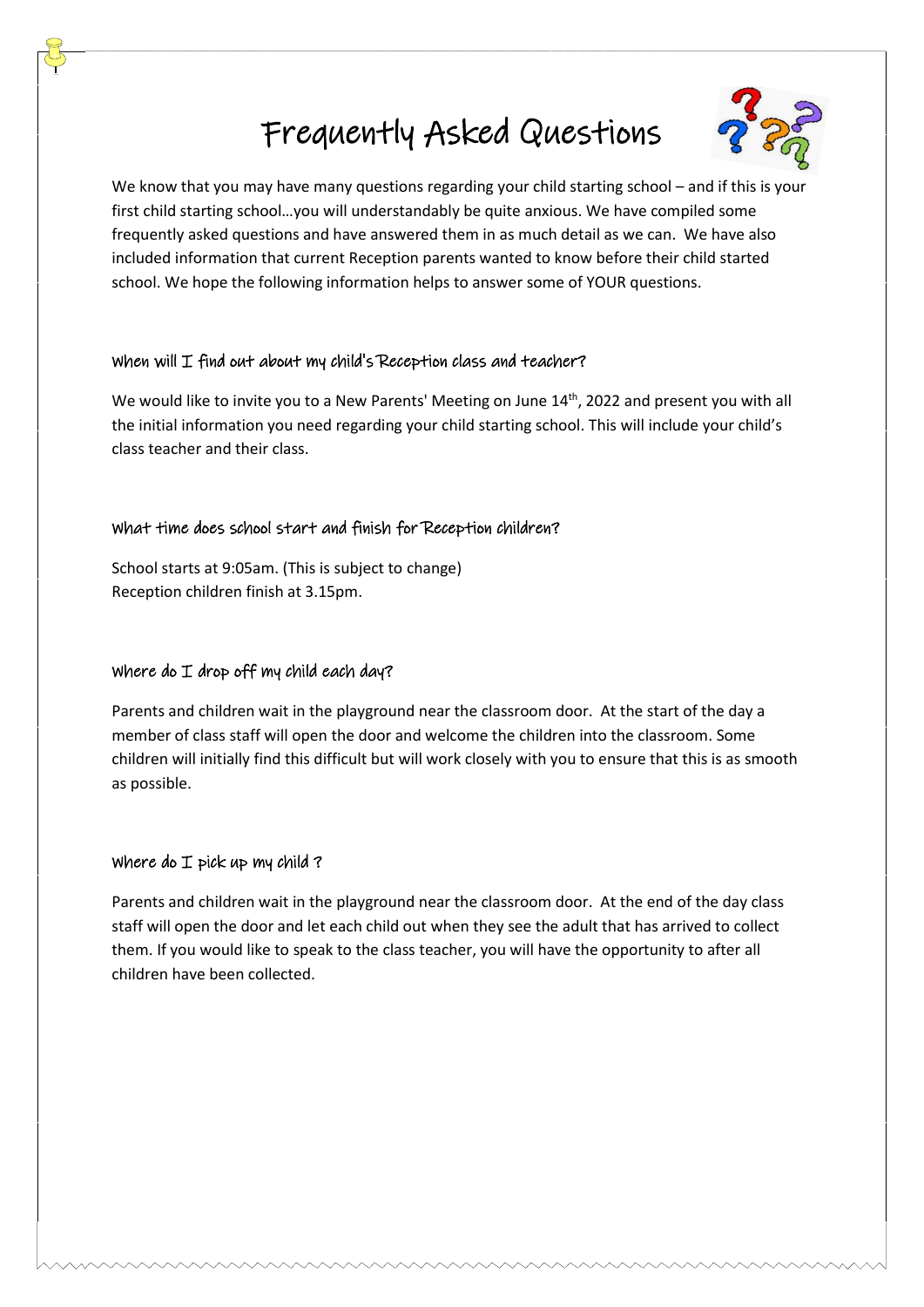## What do  $I$  (and you) do if my child is crying when  $I$  drop them off?

We are used to it! Most children will cry at dropping off time at some point in the year as tiredness gets to them or they realise they have to keep coming to this school thing every day!

We will ask you to try to release yourself from them asap and we will help you with this by trying to distract your child so you can get out of the Reception playground area as soon as possible. We promise you they will be ok within minutes. We do understand how upsetting this can be for all concerned.

## What does my child need to bring to school every day?

Named clothing - if an item of clothing is named and we find it on the floor or in the playground there is a much better chance of it making its way back to your child than if it is unnamed! Named water bottle (water only please, no juice/squash). Your child will need to bring a named bookbag – to take home any drawings, paintings, letters, learning log book and reading diary and reading book.

## What PE kit will my child need?

Your child will need a named PE bag with their named PE kit in, this bag will stay at school during term time and be sent home at the end of each half term to be washed. They will need a white tshirt, navy shorts and black plimsoles. Once PE timetables have been confirmed we will let you know which days your child will have PE sessions – you may want to consider NOT putting your child in tights or a close fitting pinafore on PE days in order for them to be able to get changed independently.

For further information on our school uniform please see our website…

<https://www.overdale-inf.leicester.sch.uk/page/?title=Uniform&pid=56>

## Will my child go out in the rain?

Yes. We do use our outdoor space in all weathers. That means that they will need a coat and suitable footwear each day. We also ask that, if it is possible, please can you send a pair of wellies and a waterproof coat into school, we will keep these items in school so that your child can stay dry whilst having fun in wet weather.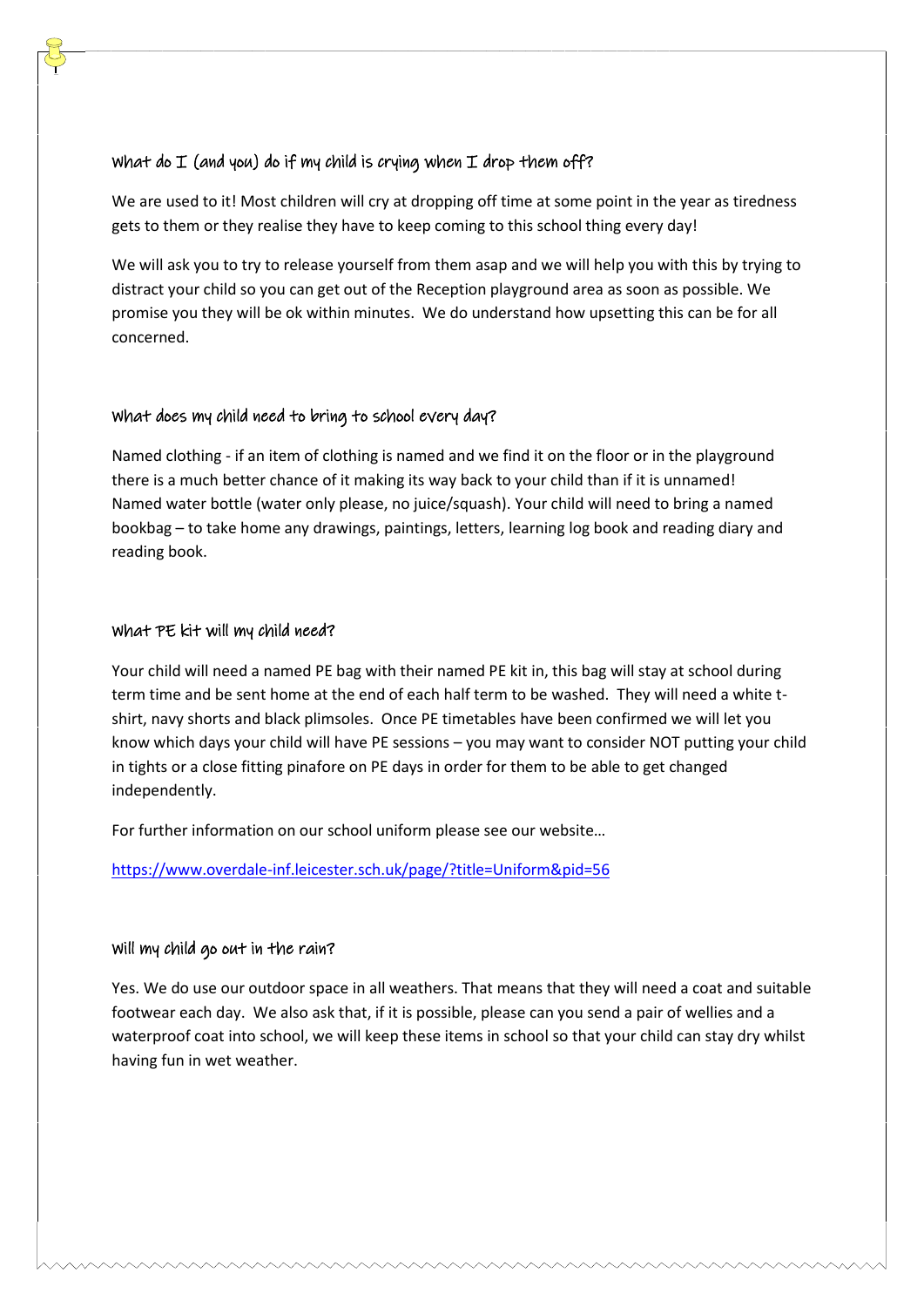#### Will my child spend their days playing?

If your child tells you that they have been playing all day – great! They will have actually been learning all day and not realised it!

We will build our curriculum based upon the learning that is outlined in a new curriculum which is statutory from September 2021.

## **The framework sets out the three prime areas of learning that underpin everything in the early years:**

- communication and language
- physical development
- personal, social and emotional development.

#### **The four specific areas help children to strengthen and apply the prime areas:**

- literacy
- mathematics
- understanding the world
- expressive arts and design

#### When and how will  $I$  hear about how what my child is learning/doing?

This is a big difference between nursery/school- unfortunately, we are unable to get round all of you to give you the kind of 1:1 daily report you may be used to. Take it as 'no news is good news' at the moment!

Information is shared during the new parents meeting outlining a 'typical day' and areas of learning in our curriculum.

Near the beginning of each half-term, we will send out 'Knowledge Organisers' to parents to let you know the sorts of things that we will aim to teach your child during that half term. We will also share with you the phonemes and sight words that we will be focusing on that week.

We will invite you into school for open sessions within the classroom once the children are settled so that you can see and take part in the learning within the classroom. We also hold a number of activity mornings throughout the year so that you can learn with your child. In January we hold curriculum meetings for parents where we show you how we teach the children and how you can support your child with phonics. We will invite you to a 1-1 parents evening during the autumn term and the spring term where we will share information on how your child is doing, what their next steps in learning are and how you can support them.